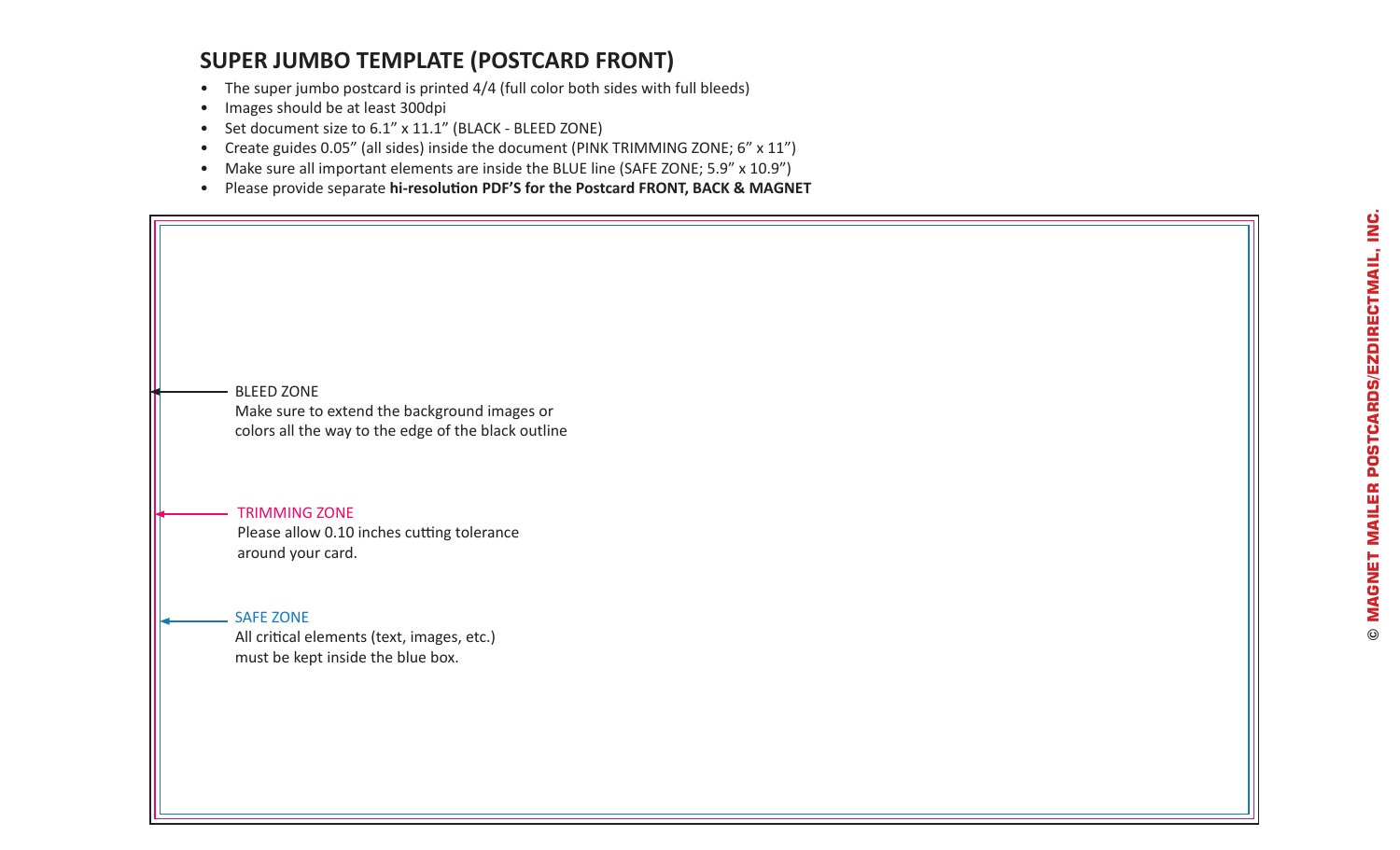## **SUPER JUMBO TEMPLATE (POSTCARD BACK WITH STANDARD MAGNET)**

- The super jumbo postcard is printed 4/4 (full color both sides with full bleeds)
- Images should be at least 300dpi
- Set document size to 6.1" x 11.1" (BLACK BLEED ZONE)
- Create guides 0.05" (all sides) inside the document (PINK TRIMMING ZONE; 6" x 11")
- Make sure all important elements are inside the BLUE line (SAFE ZONE; 5.9" x 10.9")
- Please provide separate **hi-resolution PDF'S for the Postcard FRONT, BACK & MAGNET**



*Please add our mailing indicia to your final design*

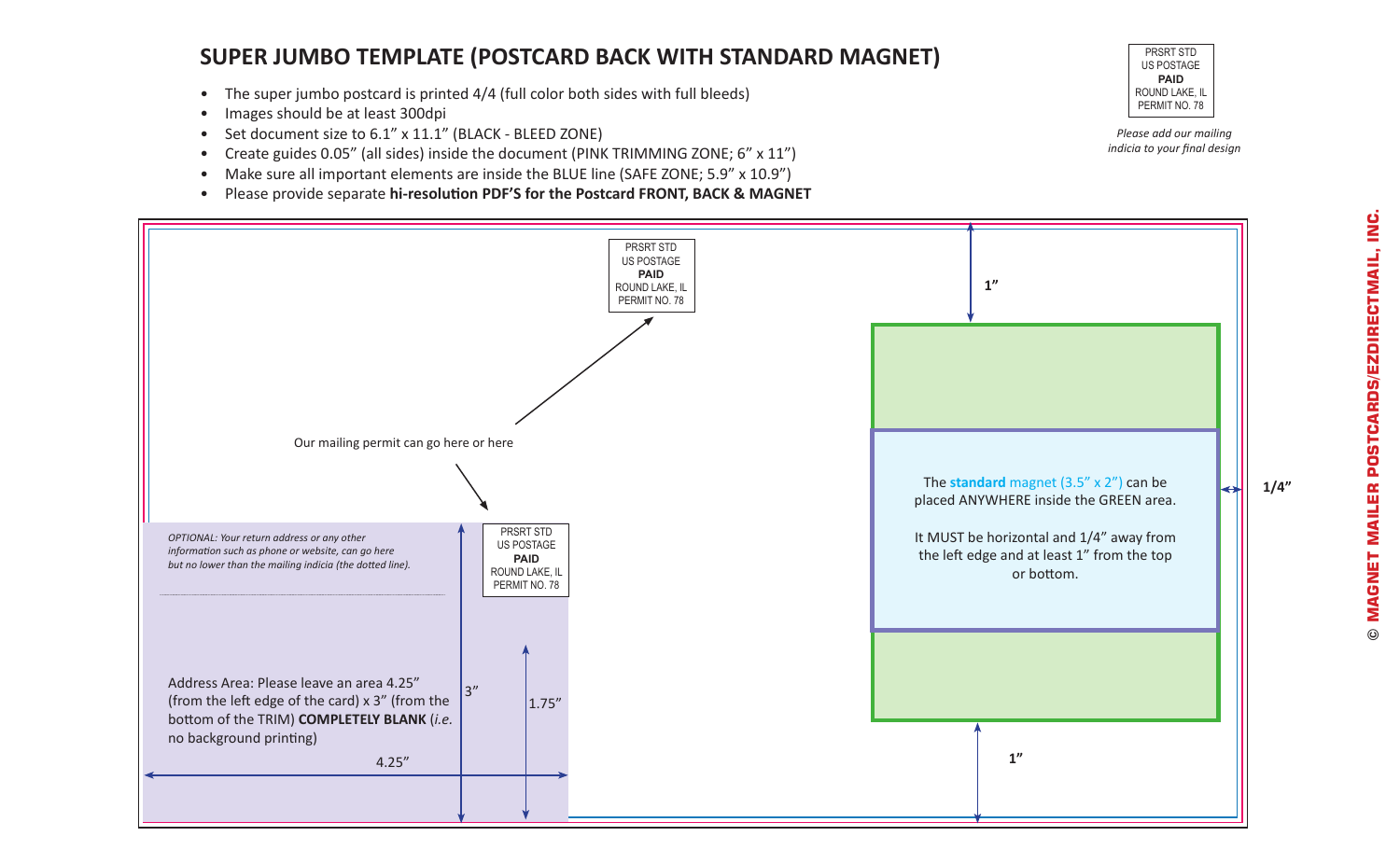#### **SUPER JUMBO TEMPLATE (POSTCARD BACK WITH LARGE MAGNET)**

- The super jumbo postcard is printed 4/4 (full color both sides with full bleeds)
- Images should be at least 300dpi
- Set document size to 6.1" x 11.1" (BLACK BLEED ZONE)
- Create guides 0.05" (all sides) inside the document (PINK TRIMMING ZONE; 6" x 11")
- Make sure all important elements are inside the BLUE line (SAFE ZONE; 5.9" x 10.9")
- Please provide separate **hi-resolution PDF'S for the Postcard FRONT, BACK & MAGNET**



*Please add our mailing indicia to your final design*